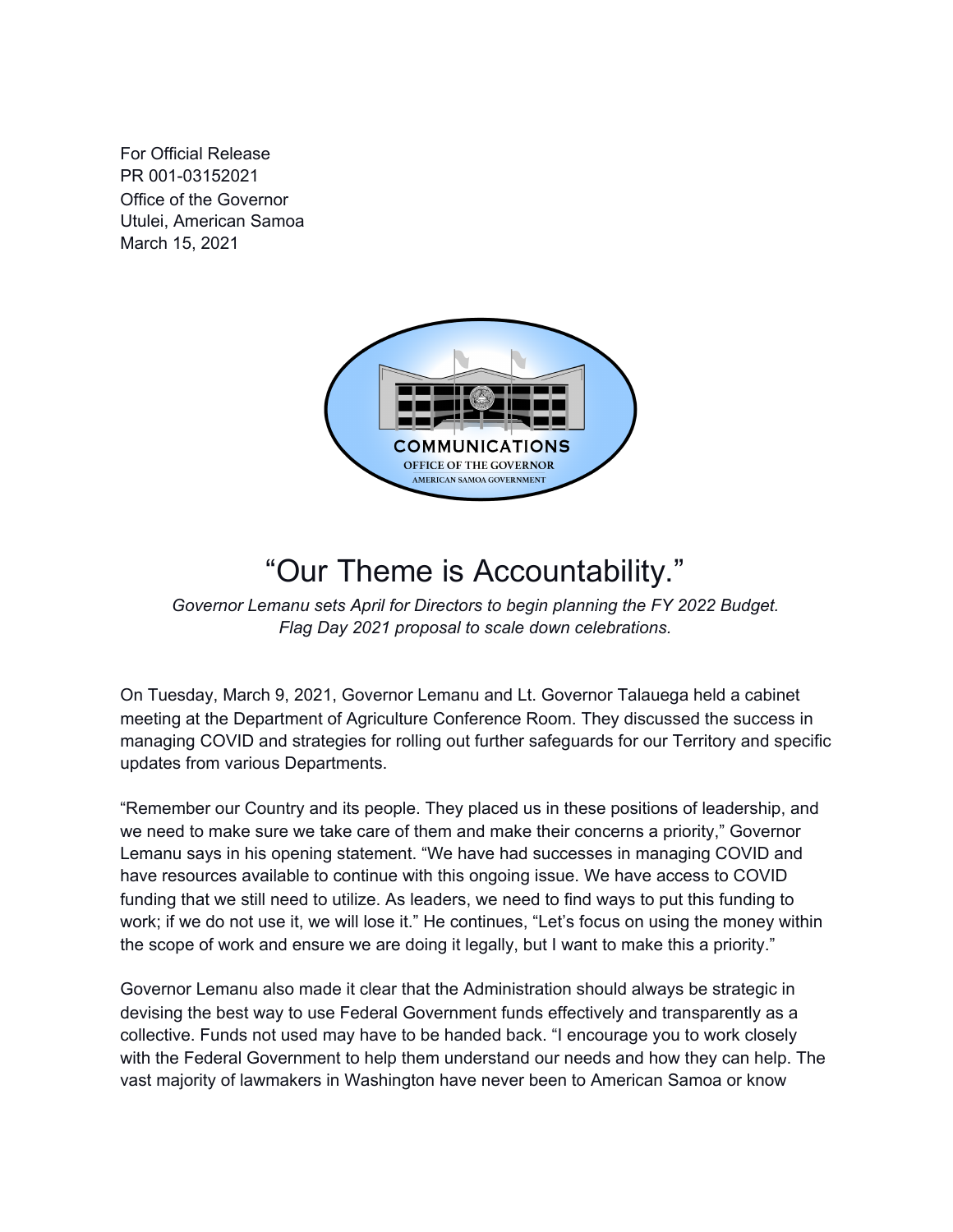anything about us. It is our job as leaders to help them understand who we are and our local issues." said the Governor.

Another priority that the Governor mentioned since the beginning of this Administration is to make sure to, "Pay your workers, and pay them on time. Pay those who are serving our Territory tirelessly. This is very important to me and the Lt. Governor. If I cannot live off of my salary and military benefits, how can I expect someone working for \$12k-\$16k a year? Also, pay off our debts."

He continues to challenge the Administration by giving Directors an April timeline to begin planning for the 2022 Budget submission and a strategic "spending plan" for all grant and COVID funding.

Governor Lemanu also pointed out the morning traffic in Nuuuli needs to be addressed and mentioned that a conducive solution would be for departments to decentralize their services away from the town area. The Governor stated, "If we spread some of our services and offices away from town and begin to place workers in some of these offices and closer to where they live, it will eliminate the traffic during rush hour."

## **DHSS**

The Director of Human and Social Services explained how the Electronic Benefits Transfer (EBT) program would start looking at processing food stamp benefits directly onto their cards. Currently, EBT cards are used primarily for WIC benefits. Director Suisala is hopeful that this program will help lighten foot traffic and large crowds around the main DHSS offices in Utulei.

#### FLAG DAY 2021

Secretary of Samoan Affairs PC Mauga presented to the Governor and Lt. Governor a scaled-down celebration for the 121st American Samoa Flag Day. The Office of Samoan Affairs has recommended a "celebration within policy constraints", due to COVID-19 restrictions and repatriation efforts.

#### ROLLBACK UPDATES

The Department of Human Resources (DHR) reported on the current status of the ASG Rollback and the explanation of the revised pay scale. Director Pulou stated that the DHR has confidence in its training programs and procedures for handling each case. "There have been unauthorized pay raises since 2019," said Governor Lemanu, "but the roll back process has been put in place to help right the ship."

"If you have not seen the bigger picture yet, this has been the Governor's priority since day zero, holding each other accountable for all our actions," stated Lt. Governor Talauega, "our theme is accountability. Hold your workers to a higher standard of accountability, and remember that their performance is a reflection of your leadership."